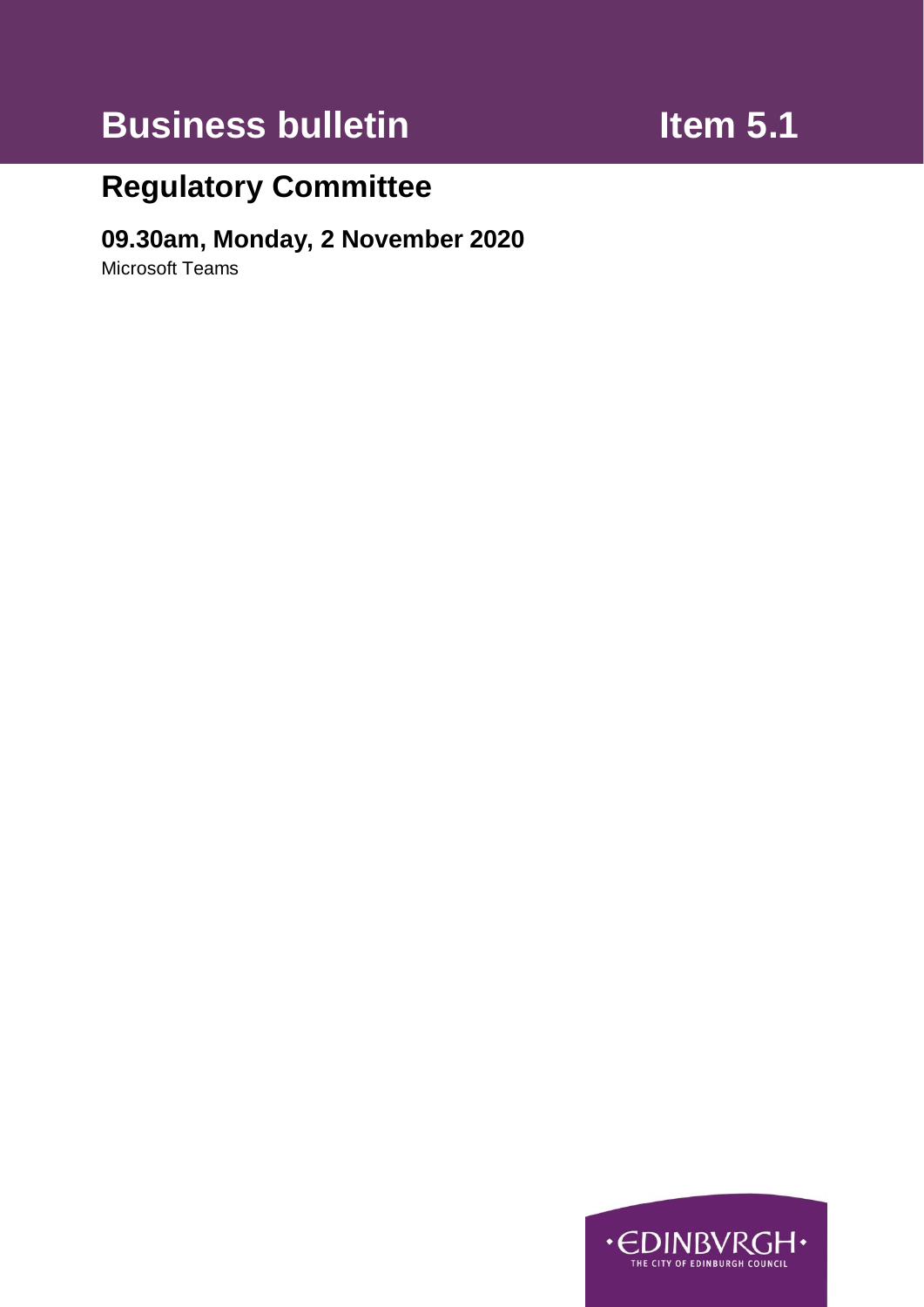## **Regulatory Committee**

| <b>Convener:</b>                                      | <b>Members:</b>                                                                                                                                                                                                                                                       | <b>Contact:</b>                                                                                                                                         |
|-------------------------------------------------------|-----------------------------------------------------------------------------------------------------------------------------------------------------------------------------------------------------------------------------------------------------------------------|---------------------------------------------------------------------------------------------------------------------------------------------------------|
| <b>Councillor Catherine Fullerton</b>                 | <b>Councillor Denis Dixon</b><br><b>Councillor Scott Arthur</b><br><b>Councillor Susan Rae</b><br><b>Councillor Cameron Rose</b><br><b>Councillor Donald Wilson</b><br><b>Councillor Max Mitchell</b><br><b>Councillor Neil Ross</b><br><b>Councillor Derek Howie</b> | Lesley Birrell,<br>Committee<br><b>Services</b><br>0131 529 4240<br><b>Andrew Mitchell</b><br>Regulatory<br><b>Services</b><br>Manager<br>0131 469 5822 |
| <b>Vice-Convenor</b><br><b>Councillor Denis Dixon</b> |                                                                                                                                                                                                                                                                       |                                                                                                                                                         |
|                                                       |                                                                                                                                                                                                                                                                       |                                                                                                                                                         |